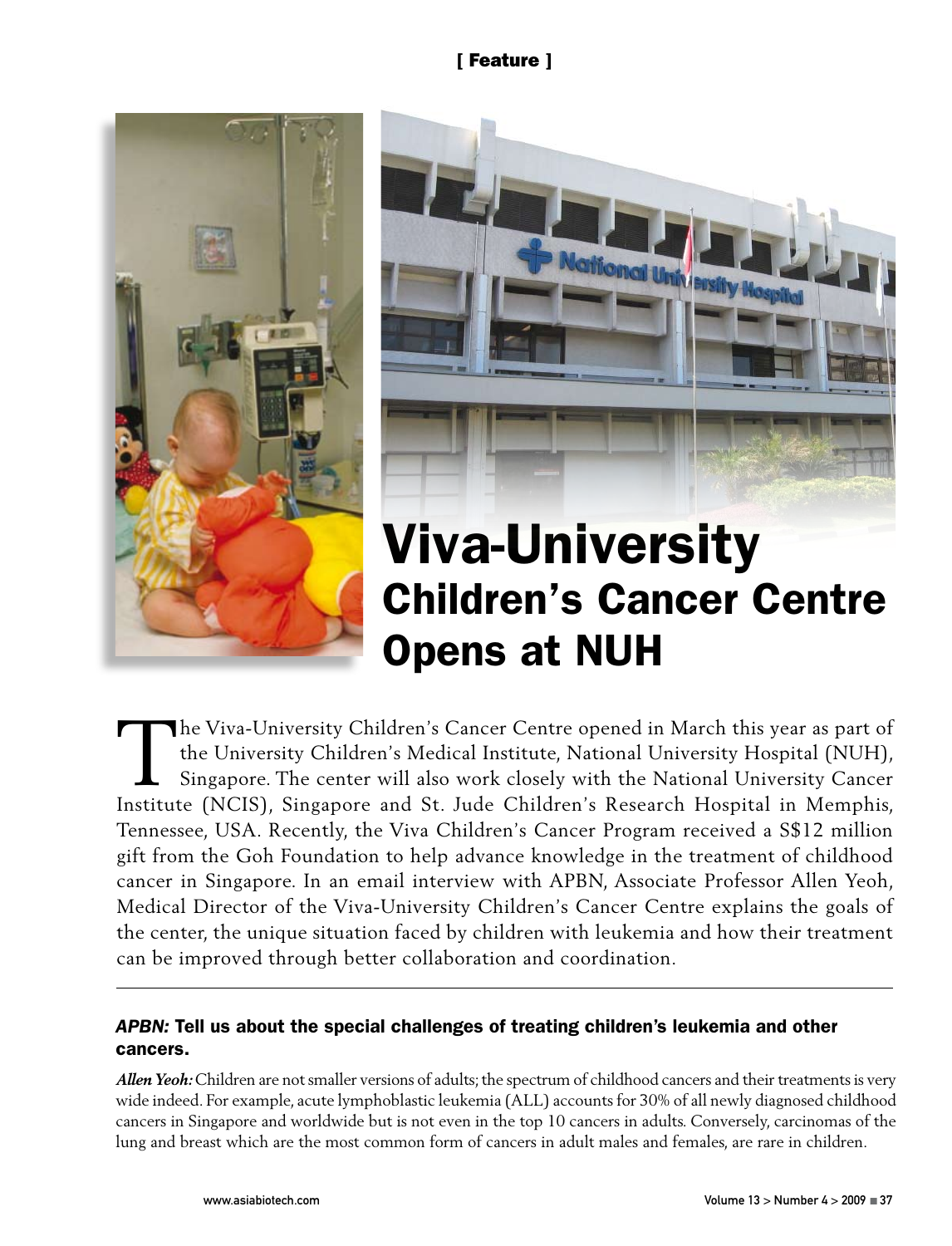# [ Feature ]

A successful management of any child with cancer must involve managing the whole family as well. This is because we need to tap the support of the parents, extended family like grandparents and help the siblings adjust to the family's focus on the sick child. This will require a lot of patience, detailed explanation and harnessing the family to be the extended medical team to care for the child. The parents are the 24/7 nurse and doctor caring for the sick child.

#### *APBN:* Why is children's leukemia on the rise in Singapore?

*Allen Yeoh:* The Singapore Cancer Registry in Singapore has collected comprehensive population based incidence of cancers in Singapore since 1968. In their review from 1968 to 2002, there is a modest 20% increase in incidence of childhood ALL among males and less than 10% increase in female children. This has tilted the scale in favor of a striking male predominance for childhood ALL in the world (1.2:1).

The perception that childhood leukemias are on the rise, however is true. This is because of greater public awareness and the high cure rates of childhood ALLs. Prior to 1973, most children with ALL in Singapore died within six months of diagnosis. Now, in Singapore, more than 80% of children with ALL are cured. They go to school and lead a healthy life. So it is common to hear that a child living in the next block has leukemia or someone from your child's school has leukemia. The increased awareness has led to an exaggerated perception that leukemia in children is on the rise.

## *APBN:* Besides leukemia, what are the other common cancers afflicting children in Singapore?

*Allen Yeoh:* Peculiar to Singapore and Asian countries, germ-cell tumors have shown a 3-fold rise in incidence since 1968. It is not clear why this is so. After leukemias, brain tumors are the most common form of childhood cancers. This is because children are inherently born with larger brains compared to their body. In fact the most rapid development of the brain occurs within the first five years of life before it plateaus off. This period of rapid growth is highly susceptible to development of cancer.

# *APBN:* The main focus of the Viva-University Children's Cancer Center is children's leukemia treatment and care. Why was this particular cancer chosen?

*Allen Yeoh:* Childhood leukemias were chosen because it is most common. In combination, childhood acute lymphoblastic and myeloid leukemias account for 4 out of every 10 new cancer cases diagnosed each year. Despite its high cure rates, relapse from childhood leukemias is the 4<sup>th</sup> most common form of cancer. Taken together, this has the highest impact and hence is the strategic focus of the St Jude-Viva Programme.

# *APBN:* Have China and India achieved high cure rates for childhood leukemias comparable to the West? If not, why?

*Allen Yeoh:* There are pockets of excellence in China and India where childhood leukemias are curable. For example, centers like All India Institute of Medicine and Tata Memorial Hospital in India boast of ~60% cure rates for childhood ALL. However beyond these centers of excellence, the results have been much poorer. Many factors work against achievement of a high cure rate in these countries. Diagnosis of leukemias requires considerable laboratory and clinical expertise which is usually available in tertiary centers but not in rural hospitals leading to delayed or even wrong diagnoses. Treatment of childhood leukemias requires excellent supportive care, blood products and a constant supply of chemotherapy drugs. Many of the public hospitals in low income countries are underfunded, overcrowded and understaffed. Low population densities sometimes force families to travel exceedingly long distances to get to a center which can treat them. This may take more than six hours or even a whole day. Parents have to give up their livelihood to bring the child to hospital. In Singapore, no child is more than 30 minutes away from NUH by car.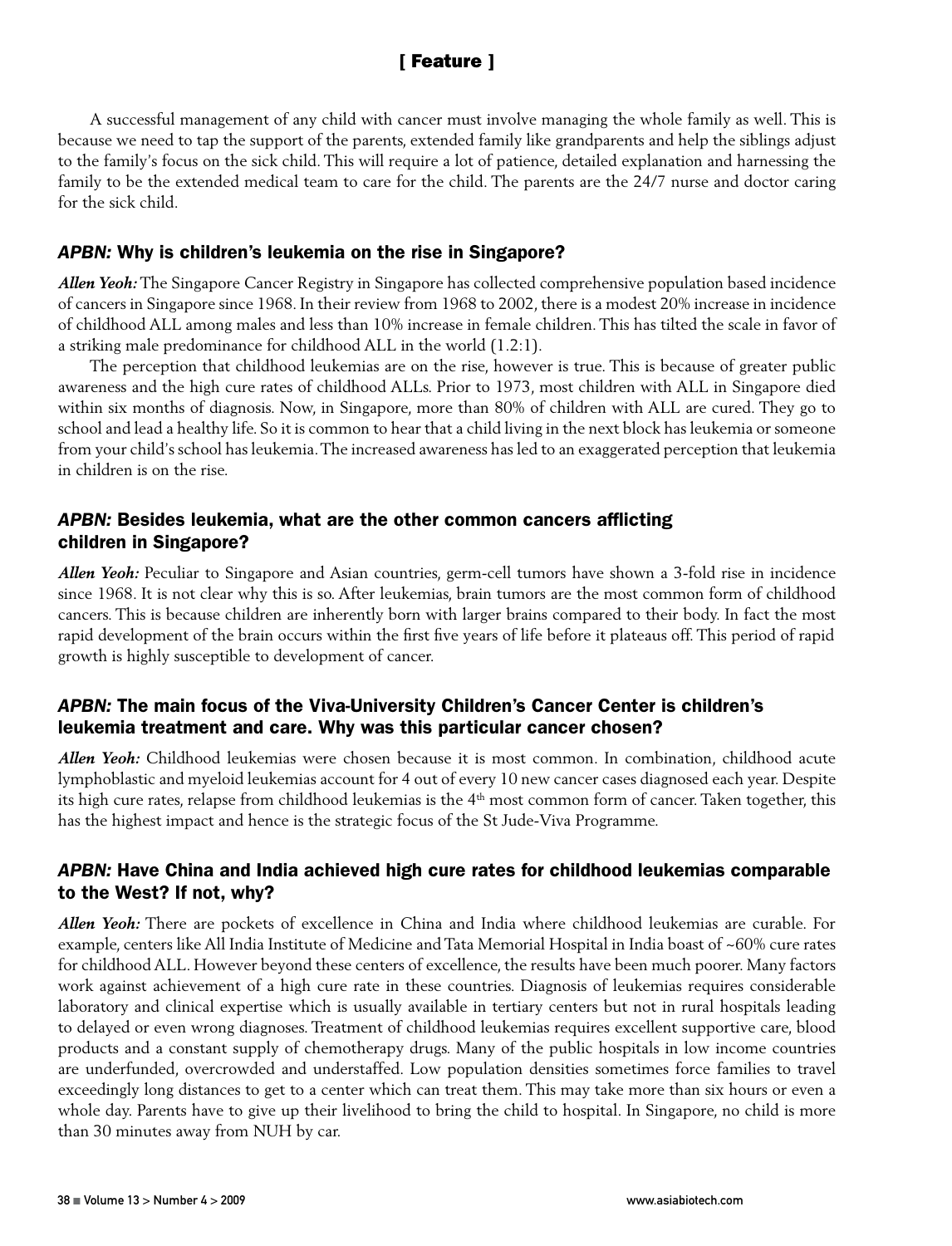# [ Feature ]

## *APBN:* Will the center be conducting clinical trials? If so, what phases are these trials in?

*Allen Yeoh:* Currently the Viva-University Children's Cancer Centre conducts Phase III multi-center trials in leukemia. We hope to work with pharmaceutical partners to run Phase I/II trials in new therapeutics drugs in children.

#### *APBN:* Tell us more about the Viva-Goh Foundation Professorship in Paediatric Oncology.

*Allen Yeoh:* The Viva-Goh Foundation Professor will chair the Viva Programme and execute the whole strategic plan. The Professorship is critical as he decides the battle plan and harnesses the available resources to improve care of children with cancer.

## *APBN:* Tell us more about the four research programs for Bone Marrow Transplant, Childhood Leukemia, Bone Cancer and After Completion of Therapy.

*Allen Yeoh:* Bone marrow transplantation focuses on using immune cells to fight low residual levels of highly resistant leukemia cells that cannot be eradicated by chemotherapy. The team will study what components of the bone marrow are critical and how to engineer the best graft from transplantation. Childhood leukemia will focus on personalizing chemotherapy for each child to maximize cure and minimize long term side-effects. We will also work to bring our successful treatment to adults. Bone cancer – we have an outstanding multidisciplinary team in musculoskeletal oncology. The team consists of orthopedic surgical oncologists who can remove the cancerous bone, reconstruct the resulting gap while preserving the limbs and function. Our pediatric oncologists are able to administer effective multi-agent chemotherapy that can cure more than 75% of these children. For research in after completion of therapy, as seven out of ten children with cancer in Singapore are long-term survivors, it is critical for us to look at the late effects of treatment in these children and design measures to prevent these disabilities from becoming a handicap.

# *APBN:* What novel technologies, drugs and methods would you be exploring in these research programs?

*Allen Yeoh:* We are focusing on using immune cells to fight residual levels of highly resistant leukemia cells after intensive chemotherapy. Previously this was done by bone marrow transplant where it may be a hit and miss. We will be able to better select the donors and engineer the bone marrow to remove the harmful T-cells which may attack the patient, while preserving the important immune cells like NK-cells which can attack the residual leukemia cells.

#### *APBN:* What shifts in cancer treatment trends have you observed in the last 10 years?

*Allen Yeoh:* In the 1970s, there was no cure. In the 1980s, we cure at all costs. This involved radiation of the brain in all children with ALL to eradicate leukemia cells hiding there. As a result, many children suffered from decreased IQ and longterm side-effects. In the 1990s, we started risk-stratified therapy where the intensity of therapy was adjusted to the predicted risk of relapse. In the 2000s, we were able to tailor therapy more accurately. Now treatment can be safely reduced in many children without compromising cure.

#### *APBN:* What path do you expect cancer treatment to follow in the next 10 – 20 years?

*Allen Yeoh:* I anticipate a more personalized form of therapy where treatment is optimized to maximize cure and minimize side-effects. For example, our Malaysia-Singapore ALL 2003 study has successfully tailored treatment primarily based on the patients' response to the early part of the therapy. Indeed, we have actually reduced the intensity of therapy in one out of three children with ALL who had very rapid complete response without compromising the outcome. With cancer and the patients' genetic factors better characterized, we will soon be able to choose the best combination of drugs to target cure.